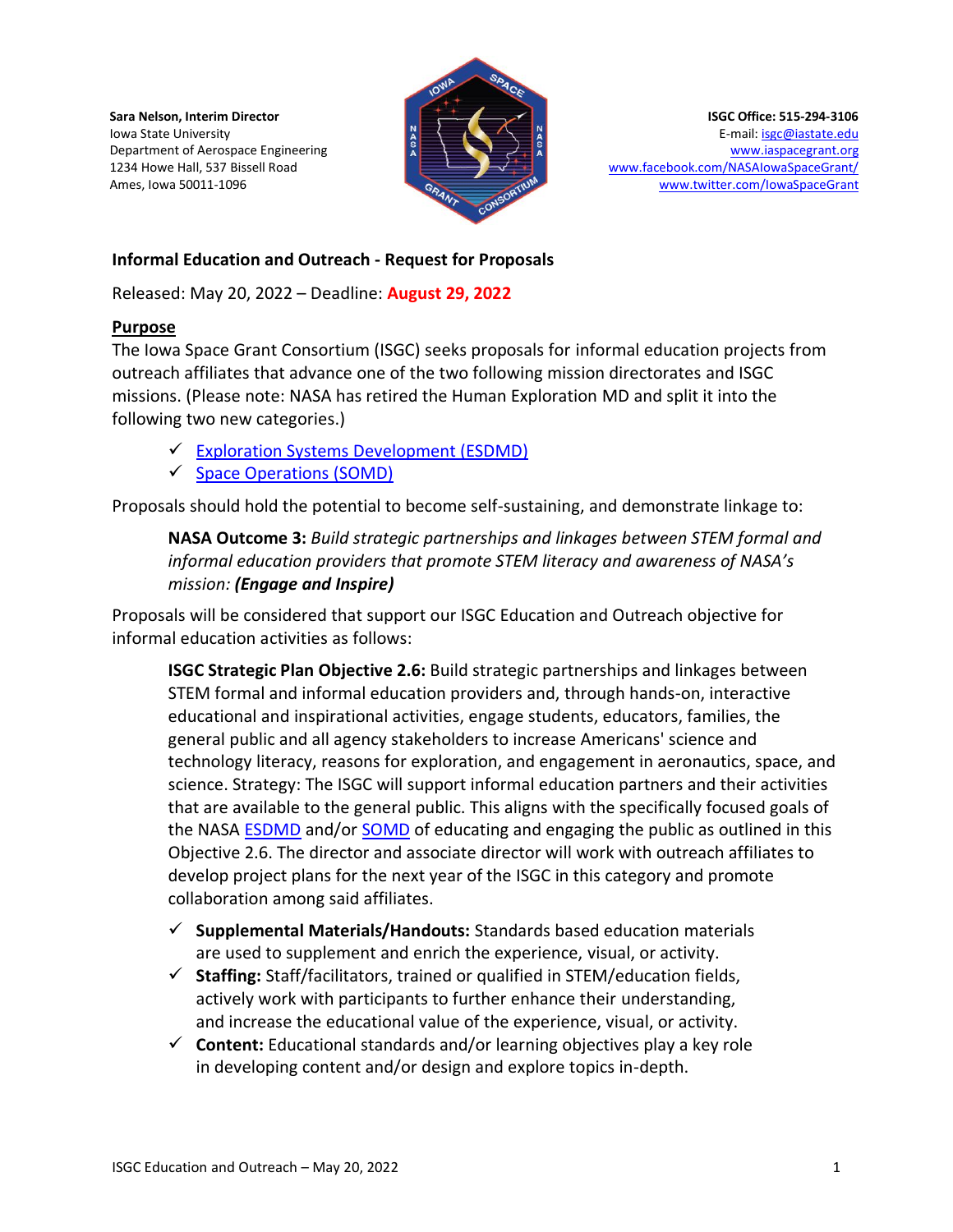### **Eligibility**

Any [outreach affiliate](https://www.iaspacegrant.org/about/) of the ISGC may submit a proposal in response to this call.

#### **Review and Evaluation**

Proposals will be evaluated by a panel of reviewers based on the criteria given below. Based upon the review results with the available budget of \$20,000, the ISGC leadership may offer partial funding and the opportunity for proposal revision. The ISGC is not obligated to fund any projects if the proposal/s fail to make a compelling case for support. Hence, it is possible that no proposals are selected, that one proposal receives all of the available funds, or that multiple proposals share the available funds. Proposals may include an intern from an [affiliate.](https://www.iaspacegrant.org/about/) Budget amount for an intern may be up to \$5,000.

#### **Criteria**

The evaluation for recommendation and ranking of proposals is based on the following ten criteria:

- 1. **Supports education outcomes and programs of the ISGC and/or NASA**:
	- a) Promote STEM literacy and awareness of NASA [ESDMD](https://www.nasa.gov/directorates/exploration-systems-development) and/o[r SOMD](https://www.nasa.gov/directorates/space-operations-mission-directorate) mission/s
	- b) Attract and retain students in Science, Technology, Engineering, and Math (STEM) disciplines to contribute to workforce development
- 2. **Builds on other NASA or ISGC programs**. Possibilities may include activities conducted by a NASA Center, Explorer Schools, Educator Resource Centers, ISGC Partner Schools or others, and generally promotes NASA **ESDMD** and/or **SOMD** and ISGC in Iowa. It is best when the proposed activity does not duplicate an existing activity but is coordinated with or complimentary to other activities. Collaborations among affiliates are especially desirable.
- 3. **Coverage of Iowa**. The more Iowans who will be reached, the better. This might be achieved by direct participation or through partnerships and replication with others.
- 4. **Innovation**. The call is for new project proposals. Requests for sustaining existing projects will not be favorably considered.
- 5. Proposal has a clear plan and metrics for **evaluating the results** of the activity.
- 6. Describes plans for **sustaining the activity** after ISGC funding ends or explanation of how the project can serve as a model for dissemination elsewhere. ISGC funds are for shortterm projects or development of programs, not for long-term operating funds.
- 7. Discusses any specific efforts to reach a **diverse audience** and if so, which underserved groups are targeted.
- 8. **Cost per participant**. Larger audiences for lower per participant cost are generally more effective in this category. (Include detail in the budget template illustrated on page 4.)
- 9. **Provides matching support** in the form of non-federal cash or in-kind contributions (1:1 is required). Using the excel budget template,  $\Delta$ ppendix  $\Delta$  on page 4, the proposal must include:
	- a) Amount of match
	- b) Type of match (cash or in-kind)
	- c) Source of match (must be non-federal)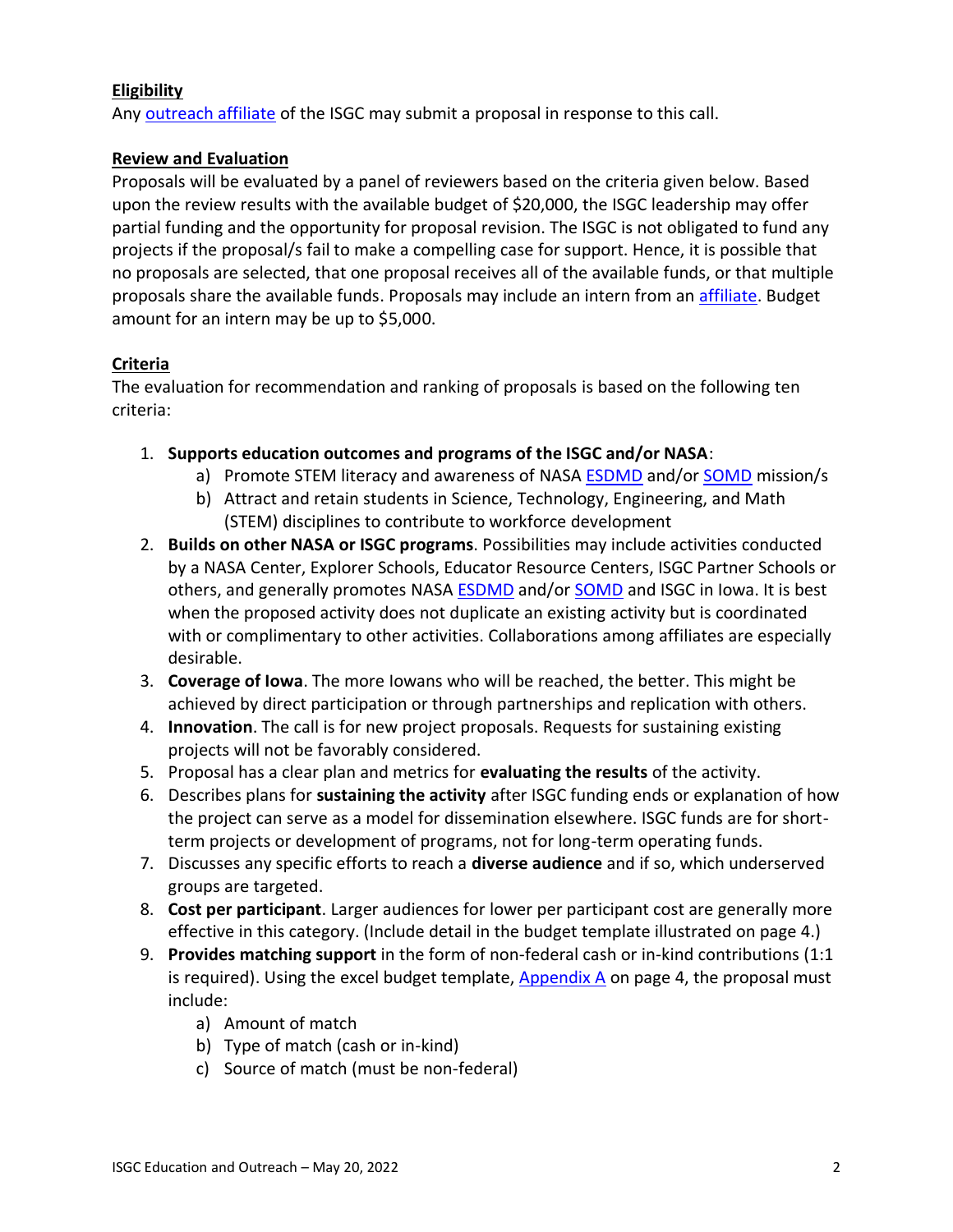**10. Gathers required reporting data**. A progress and final report are required, and details of such will be disseminated, if funded. Future funding is contingent upon all reporting requirements met annually. The timing of the reports will be based on NASA's call for data from the ISGC and is currently pending. See [Appendix B](https://www.iaspacegrant.org/files/2022/05/Outreach-Event-Demogrphcs_PY33_Appx-B.xlsx) on page 5 as a reference for required demographic data to be collected throughout the project, in excel format.

# **Proposals shall include the following sections:**

- 1. Project description
- 2. Target audience
- 3. ISGC/NASA **ESDMD** and/or **SOMD** alignment
- 4. Anticipated results including audience, demographics, educational outcomes, and evaluation
- 5. Collaboration
- 6. Timeline: Performance period ends June 21, 2023.
- 7. Sustainability
- 8. Personnel
- 9. Budget including match and sources (must use template on page 4)

# **Unallowable expenses include:**

- Indirect charges
- Equipment (defined as >\$5,000 per item)
- Foreign travel
- Facility renovations
- Promotional materials (e.g. T-shirts, etc.)
- Non-U.S. citizen reimbursements (e.g. travel)
- Non-U. S. citizens may participate but cannot receive direct support or reimbursements.

# **Submission**

# Submit proposal online to: **[E&O Submission](https://app.smartsheet.com/b/form/ca816f20d0444f37b3f6eb74c6e5728d)**

Please limit proposals to five pages with 12-point font, single-spaced with one-inch margins (page limit does not include budget form). **Deadline: August 29, 2022.**

Questions should be directed to the ISGC office: [isgc@iastate.edu](mailto:isgc@iastate.edu)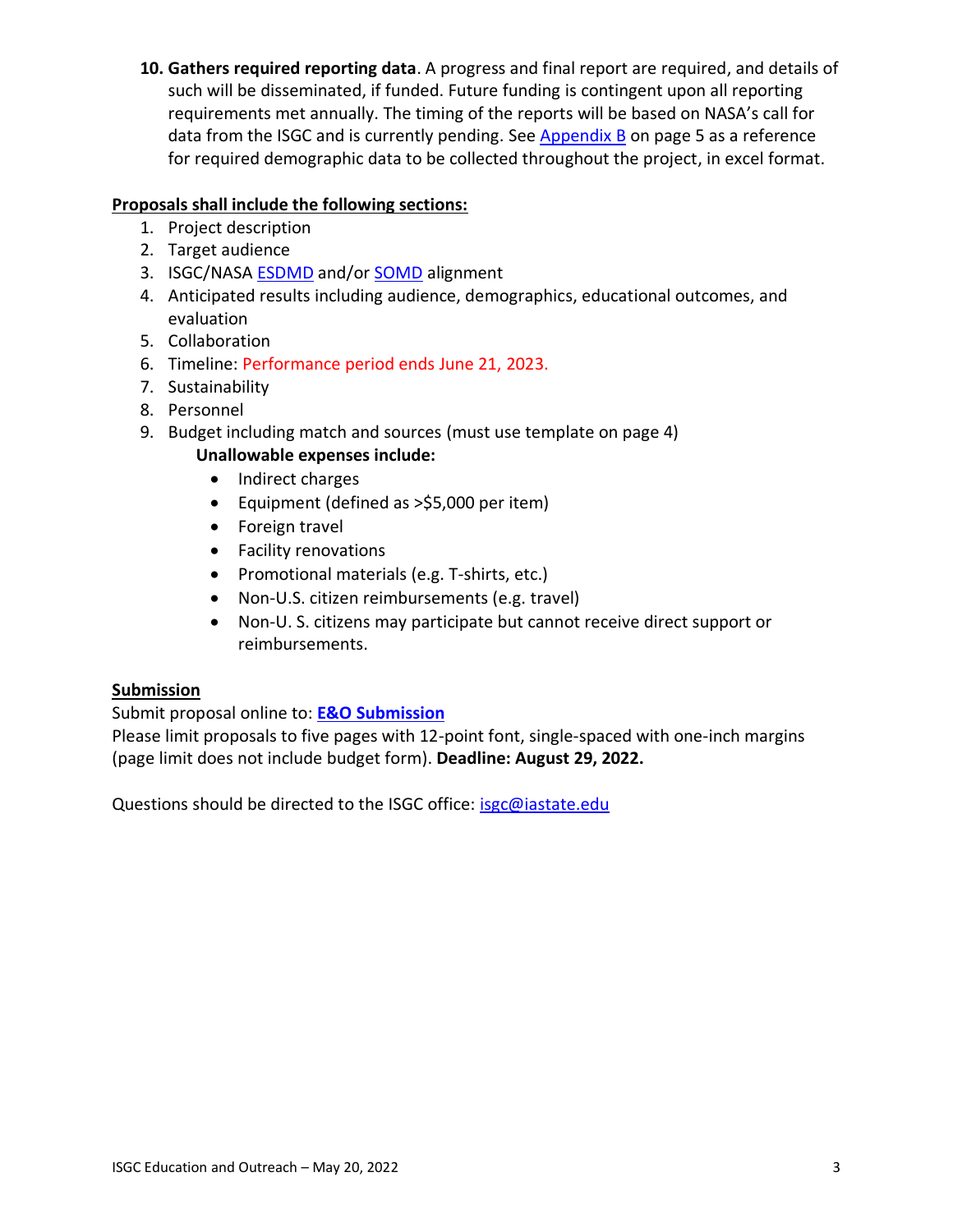| BUDGET TEMPLATE - NOTE: Please submit with proposal and include in progress and final reports, if funded.                                                              | Appendix A  |                                    |         |                                           |            |               |       |  |  |
|------------------------------------------------------------------------------------------------------------------------------------------------------------------------|-------------|------------------------------------|---------|-------------------------------------------|------------|---------------|-------|--|--|
| PY33 (2022-2023) Proposal template for Informal Education Outreach                                                                                                     |             | Please note: Excel format required |         |                                           |            |               |       |  |  |
| <b>Affiliate and Applicant Names:</b>                                                                                                                                  |             |                                    |         | for submissions, using cell calculations. |            |               |       |  |  |
| <b>Project Title:</b>                                                                                                                                                  |             |                                    |         |                                           |            |               |       |  |  |
| <b>Authorized Organization Representative:</b>                                                                                                                         |             |                                    |         |                                           |            |               |       |  |  |
| Name, Title, Signature, and Contact Information:                                                                                                                       |             |                                    |         |                                           |            |               |       |  |  |
|                                                                                                                                                                        |             |                                    |         |                                           |            |               |       |  |  |
|                                                                                                                                                                        | <b>NASA</b> | Match                              | Match   |                                           | Source     | Source        |       |  |  |
|                                                                                                                                                                        | Funding     | Cash                               | in-kind | <b>TOTAL</b>                              | Match Cash | Match in-kind | Notes |  |  |
| Personnel                                                                                                                                                              |             |                                    |         |                                           |            |               |       |  |  |
| 1. Salaries                                                                                                                                                            |             |                                    |         | \$0                                       |            |               |       |  |  |
| 2. Fringe benefits                                                                                                                                                     |             |                                    |         | \$0                                       |            |               |       |  |  |
| <b>SUBTOTAL</b>                                                                                                                                                        | \$0         | 50                                 | \$0     | 50                                        |            |               |       |  |  |
|                                                                                                                                                                        |             |                                    |         |                                           |            |               |       |  |  |
| Non-Personnel                                                                                                                                                          |             |                                    |         |                                           |            |               |       |  |  |
| 3. Equipment                                                                                                                                                           | Not allowed |                                    |         | \$0                                       |            |               |       |  |  |
| 4. Supplies                                                                                                                                                            |             |                                    |         | \$0                                       |            |               |       |  |  |
| 5. Travel                                                                                                                                                              |             |                                    |         | \$0                                       |            |               |       |  |  |
| 6. Publications                                                                                                                                                        |             |                                    |         | \$0                                       |            |               |       |  |  |
| 7. Contractual                                                                                                                                                         |             |                                    |         | \$0                                       |            |               |       |  |  |
| 8. Other costs                                                                                                                                                         |             |                                    |         | \$0                                       |            |               |       |  |  |
| <b>SUBTOTAL</b>                                                                                                                                                        | \$0         | \$0                                | \$0     | \$0                                       |            |               |       |  |  |
| <b>TOTAL</b>                                                                                                                                                           | \$0         | \$0                                | \$0     | \$0                                       |            |               |       |  |  |
| NOTE: Grant funds (NASA or MATCH) cannot be used for equipment purchases, promotional items (e.g. T-shirts, etc.), foreign travel, or facility renovation or purchase. |             |                                    |         |                                           |            |               |       |  |  |
| All individuals supported directly (through salary or wages) on these funds must be U.S. citizens.                                                                     |             |                                    |         |                                           |            |               |       |  |  |
| <b>BUDGET JUSTIFICATION:</b>                                                                                                                                           |             |                                    |         |                                           |            |               |       |  |  |
|                                                                                                                                                                        |             |                                    |         |                                           |            |               |       |  |  |
|                                                                                                                                                                        |             |                                    |         |                                           |            |               |       |  |  |
|                                                                                                                                                                        |             |                                    |         |                                           |            |               |       |  |  |

**Download this excel file for proposal submissions here:**

[https://www.iaspacegrant.org/files/2022/05/EO\\_RFP\\_PY33-2022-23\\_Appx-A\\_Budget.xlsx](https://www.iaspacegrant.org/files/2022/05/EO_RFP_PY33-2022-23_Appx-A_Budget.xlsx)